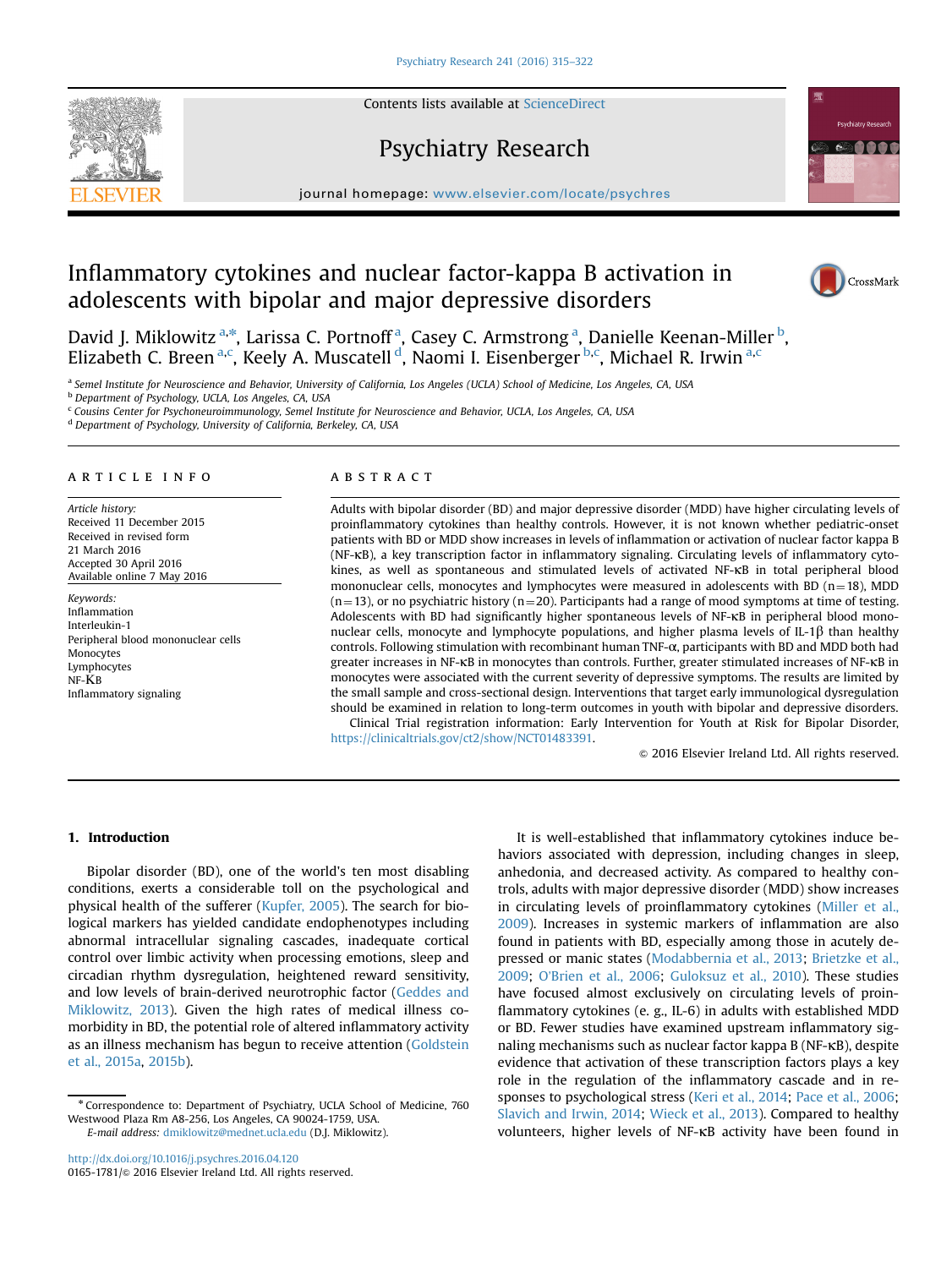adults with BD during depressed (Spiliotaki et al., 2006) and euthymic states (e.g., Amoruso et al., 2015). Barbosa et al. (2013) found a 7.2-fold increase in phosphorylated p65 NF-κB protein levels in euthymic bipolar I patients compared to healthy volunteers. These findings have been limited to the study of mixed peripheral blood mononuclear cell populations, despite evidence that activation of NF-κB in monocyte populations is key in initiating the inflammatory response in vivo.

Little is known about changes in the inflammatory biology of pediatric-onset major depression or BD. Limited cross-sectional data suggest that children with MDD show elevations in proinflammatory cytokines such as IL-1 beta (IL-1β) and IL-6 as compared to healthy controls (Henje Blom et al., 2012; Gabbay et al., 2009; Brambilla et al., 2004; Mitchell and Goldstein, 2014). No study has examined whether levels of the anti-inflammatory cytokine IL-10 are correspondingly lower in pediatric MDD or BD. Preliminary findings suggest increases in pro-inflammatory gene expression in adolescent offspring of adults with BD (Padmos et al., 2008) and increases in a systemic marker of inflammation, C-reactive protein (CRP) in adolescents with a bipolar spectrum disorder (i.e., bipolar disorder I,II, or not elsewhere classified) (Goldstein et al., 2011). In a within-group analysis of 123 bipolar adolescents and young adults (mean age 20.4), there was an association between high-sensitivity CRP levels (hs-CRP) and earlier age at illness onset, as well as the severity of depressive symptoms over 6 months (Goldstein et al., 2015a, 2015b). Importantly, mean levels of hs-CRP in this young sample were above the established threshold for increased risk for cardiovascular disease among adults.

The present study examined systemic and cellular markers of inflammation in adolescents who had lifetime BD spectrum disorders or MDD (currently in remission or with subsyndromal symptoms) compared to healthy controls. Our primary hypothesis was that adolescents with BD and MDD would show greater circulating concentrations of proinflammatory cytokines (TNF-α, IL-1β, IL-6, and IL-8) and/or lower levels of IL-10, as compared to healthy volunteers. Secondarily, given the key role of the NF-κB transcription control pathway in regulating cellular expression of proinflammatory genes and increases in inflammatory cytokines, we hypothesized that among adolescents with BD or MDD, levels of NF-κB activation would be higher in peripheral blood mononuclear cells, including monocyte and lymphocyte subpopulations, than among adolescents with no psychiatric history. We measured levels of NF-κB signaling in spontaneous (unstimulated) states (i.e., activation in cells in the peripheral blood) to provide an index of in vivo activation of NF-κB. Additionally, we evaluated the ability of peripheral blood mononuclear cells and lymphocyte and monocyte populations to respond to a TNF- $\alpha$  challenge, because this proinflammatory cytokine induces a rapid (i.e., within 15 min) activation of the NF-κB signaling pathway, regardless of cell type, as would occur in an inflammatory response. NF-κB signaling was expressed as the change in intensity between unstimulated and stimulated cells. Finally, we examined the current severity of depressive and manic symptoms, body mass index, and medication regimens as additional independent variables or covariates for these group comparisons.

#### 2. Material and methods

#### 2.1. Participants

All subjects were between age 12 and 18 yrs. Patient participants had to meet lifetime DSM-IV-TR (American Psychiatric Association, 2000) criteria for bipolar disorder (BD), type I ( $n=7$ ), type II ( $n=5$ ), or not otherwise specified ( $n=6$ ); or major depressive disorder (MDD,  $n=13$ ). Bipolar disorder not otherwise specified was operationalized as per the Course and Outcome of Bipolar Youth criteria (Birmaher et al., 2009): (1) a distinct period of abnormally elevated, expansive, or irritable mood plus at least 2 DSM-IV-TR symptoms of mania (3, if irritable mood only) that caused a clear change in functioning, (2) mood and associated symptoms were present for  $\geq 1$  d, and (3) there have been at least 10 lifetime days in which the child met these mood, symptom, and functional change criteria. Youths who meet BD, not otherwise specified criteria are at substantially increased risk of converting to bipolar I or II disorder within 4 years (Birmaher et al., 2009).

Study candidates were recruited from consecutive admissions to a registry of patients who had completed an intake evaluation at the UCLA Child and Adolescent Mood Disorders clinic. Control subjects ( $n = 20$ ) had no lifetime history of mental health diagnoses. Seven healthy controls were recruited directly for this study through web advertising and flyers posted at the UCLA Medical Center. Data from 13 additional controls came from two prior UCLA studies of inflammatory functioning in healthy adolescents that used nearly identical screening, sample collection and assay procedures (i.e., multiplex cytokine assays, flow cytometry) as those in this study (Muscatell et al., 2015; Moieni et al., 2015). Potential participants were excluded if they had a current illness (cold, flu, infection) and/or were taking antibiotics, had preexisting inflammatory disease, met DSM-IV-TR criteria for current (prior month) alcohol or substance abuse or dependence disorder, or had pervasive developmental disorder. Participants (and if under 18, a parent) provided written informed consent for the study after receiving a full explanation of the procedures. The study was approved by the UCLA Medical Institutional Review Board.

# 2.2. Assessment

All adolescents with suspected mood disorders and the 7 healthy volunteers recruited directly for the study were interviewed by a research staff member using the Kiddie Schedule for Affective Disorders and Schizophrenia, Present and Lifetime Version (KSADS-PL; Kaufman et al., 1997; Chambers et al., 1985). The mood disorder modules of the KSADS-PL were replaced by the KSADS Depression and Mania Rating Scales (Chambers et al., 1985; Axelson et al., 2003) to enable finer-grained distinctions between manic or hypomanic states varying in severity, duration and functional impairment. The interview covered symptoms experienced during the worst week of the past month (current ratings) and the worst 1–2 weeks lifetime (past ratings). Parents were interviewed separately and KSADS item consensus judgments – leading to axis I diagnoses - were made using all sources of information. The 13 healthy controls from the two prior UCLA studies had no psychiatric history as reported on the Structured Clinical Interview for DSM-IV Axis I disorders (First et al., 1995) interview.

The first study visit lasted 2–3 h and included dimensional ratings of current (prior week) manic/hypomanic symptoms using the Young Mania Rating Scale (YMRS; Young et al., 1978) and current (prior 2 weeks) depression symptoms using the Children's Depression Rating Scale-Revised (CDRS-R; Poznanski and Mokros, 1995). These clinical interview-based rating scales were not administered to control subjects who, by design and by diagnostic interview, had no history of a mood disorder or other axis I disorders (Table 1). Interrater reliability for the YMRS averaged. 98; for CDRS-R ratings, .93; for KSADS mania items, .90; and for KSADS depression items, .96 (intraclass rs).

Height and weight were obtained for all subjects, and Body Mass Index (BMI) was calculated ( $\text{kg/m}^2$ ). Blood samples (nonfasting) were obtained between 9:00 a.m. and 1:30 p.m. There were no effects of time of day of blood sampling on levels of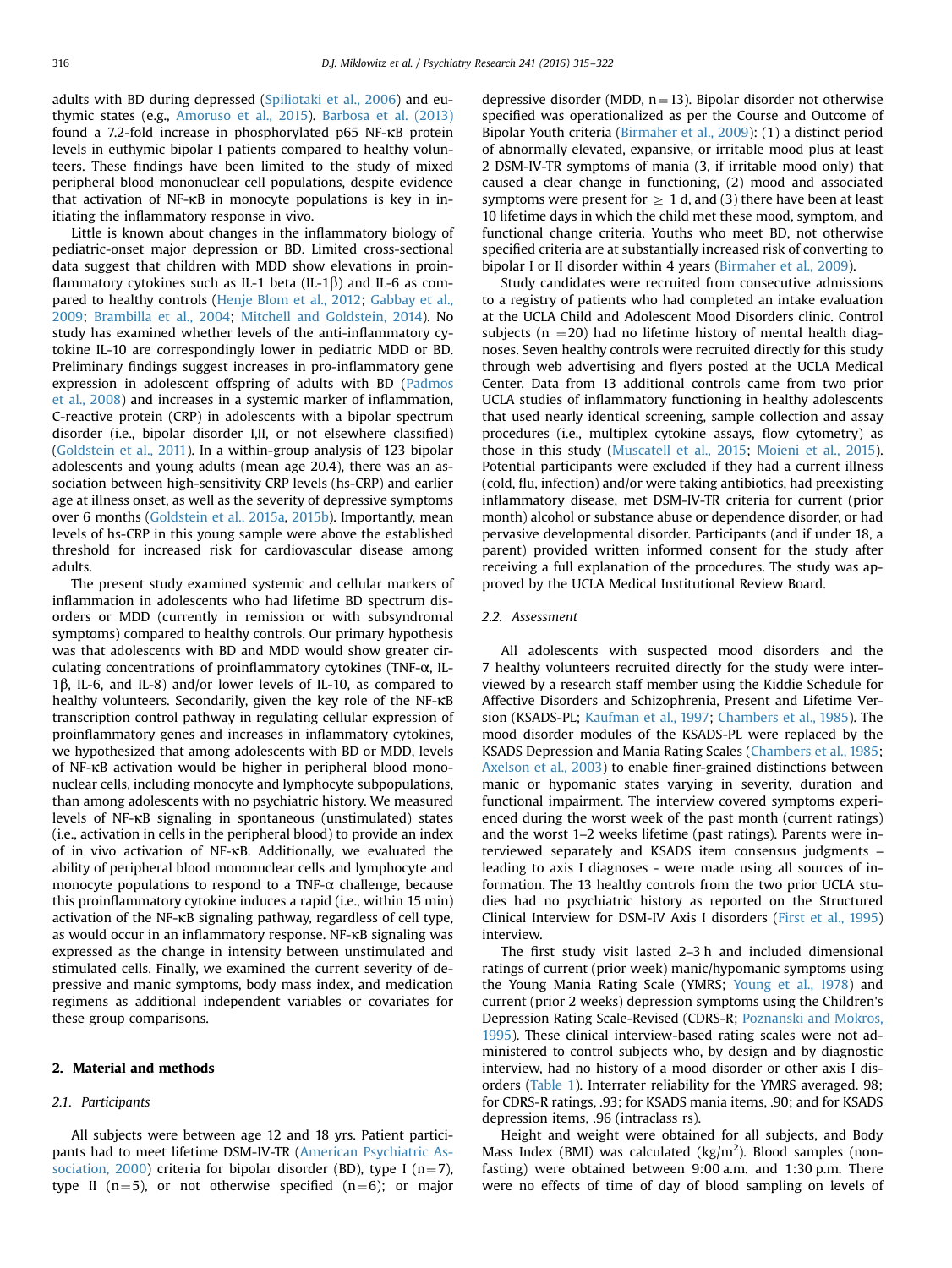| . .<br>. . |  |
|------------|--|
|------------|--|

Baseline demographic and clinical characteristics of study population.

| Variable                         | Bipolar disorder $(n=18)$ |           | Major depressive disorder $(n=13)$ |      | Healthy control $(n=20)$ |      | P value |
|----------------------------------|---------------------------|-----------|------------------------------------|------|--------------------------|------|---------|
|                                  | Mean                      | <b>SD</b> | Mean                               | SD   | Mean                     | SD   |         |
| Age (years)                      | 16.0                      | 2.1       | 14.8                               | 1.7  | 16.6                     | 2.2  | .05     |
| Education, years completed       | 9.2                       | 2.2       | 8.5                                | 2.3  | 10.6                     | 2.3  | .03     |
| Body Mass Index, $\text{kg/m}^2$ | 23.0                      | 4.1       | 22.4                               | 4.4  | 22.6                     | 3.8  | .92     |
| <b>YMRS</b>                      | 11.4                      | 8.4       | 10.2                               | 5.4  | -                        |      | .64     |
| CDRS-R                           | 40.9                      | 14.2      | 44.2                               | 18.1 |                          |      | .58     |
| Number (%)                       |                           |           |                                    |      |                          |      |         |
| Female                           | 10                        | 55.6      | 8                                  | 61.5 | 16                       | 80.0 | .25     |
| Hispanic                         | 2                         | 11.1      | 3                                  | 23.1 | 6                        | 30.0 | .36     |
| Asian American                   | 4                         | 22.2      |                                    | 15.4 | 3                        | 15.0 |         |
| African American                 | 2                         | 11.1      |                                    | 0.0  | 3                        | 15.0 |         |
| Native American                  |                           | 5.6       |                                    | 0.0  |                          | 5.0  |         |
| Mixed Race                       | $\Omega$                  | 0.0       |                                    | 0.0  | 4                        | 20.0 |         |
| ADHD                             | 4                         | 22.2      |                                    | 30.8 |                          |      | .59     |
| Anxiety disorders                | 2                         | 11.1      | 5                                  | 38.5 |                          |      | .07     |
| Mood stabilizer                  | 11                        | 61.1      |                                    | 15.4 | -                        |      | .01     |
| Antipsychotic                    | 11                        | 61.1      |                                    | 15.4 |                          |      | .01     |
| Antidepressant                   | 5                         | 27.8      | 10                                 | 76.9 |                          |      | .01     |
| Stimulant                        | 4                         | 22.2      | 4                                  | 30.8 |                          |      | .59     |

<sup>1</sup>Notes: YMRS = Young Mania Rating Scale; CDRS-R = Children's Depression Rating Scale, Revised; ADHD = attention deficit hyperactivity disorder. P-values are based on F or  $\chi^2$  statistics comparing means or frequencies across groups. The YMRS and CDRS-R were not administered to the healthy control participants. Comorbid disorders that were present in fewer than 4 participants are not listed.

cytokines (pg/mL) or NF-κB mean fluorescence intensity levels (for all comparisons,  $p > 0.10$ ). Thus, these values were pooled in the primary group comparisons.

# 2.3. Blood sampling and immunological measures

Whole blood samples were collected in EDTA tubes. After collection, the samples were centrifuged at  $4^{\circ}$ C, plasma was harvested into multiple aliquots, and then stored in  $a - 70$  °C freezer until assayed. Plasma concentrations of IL-1β, IL-6, IL-8, TNF- $\alpha$ , and IL-10 were measured in duplicate. Using a Bio-Plex 200 (Luminex) Instrument, Bio-Plex software v4.1, and a 5-parameter logistic curve fit, plasma levels of each cytokine were quantified by means of high sensitivity bead-based multiplex immunoassays (Performance High Sensitivity Human Cytokine, R & D Systems, Minneapolis, MN). This multiplex assay has been shown to have excellent intra- and inter-assay reproducibility in a temporal stability study of circulating cytokine levels (Epstein et al., 2013) and strong correlations ( $r \geq .94$ ) across a wide range of concentrations with high sensitivity ELISA kits from the same manufacturer (Breen et al., 2014). All multiplex assays were performed on plasma samples diluted 2-fold according to the manufacturer's protocol, and all calculated concentrations  $\geq$  0.1 pg/mL generated by the BioPlex Manager software were included in data analyses. A recent comparison of high-sensitivity multiplex cytokine assays indicated that assay sensitivity is effectively limited to concentrations above 0.1 pg/mL (Epstein et al., 2013). For this reason, we considered all extrapolated concentrations of  $\langle 0.1 \text{ pg/mL}$  as below the lower limit of detection. All observations deemed undetectable were assigned a value equal to one-half of the platespecific lower limit and retained in the analysis.

Levels of activated NF-κB in peripheral blood mononuclear cells as well as in monocyte and lymphocyte subpopulations, were evaluated using flow cytometry (Compton et al., 2015). Briefly, heparinized blood samples were collected. Peripheral blood mononuclear cells were purified by Ficoll density centrifugation, and resuspended in phosphate buffered saline at  $1 \times 10^6$  cells/mL. Aliquots of  $1 \times 10^6$  peripheral blood mononuclear cells were either left unstimulated (spontaneous) or stimulated with 10 ng of recombinant human TNF- $\alpha$  (R & D Systems), and incubated for 15 min at 37 °C. TNF- $\alpha$  was used because it activates the NF-κB signaling pathway, mimicking an inflammatory response in vivo. Lipopolysaccharide or ionomycin/PMA were not used, as these are highly artificial mitogens targeted to specific cell types. In particular, we were interested in responsiveness of the total lymphocyte population, so a T cell-specific mitogen was not appropriate. Moreover, lipopolysaccharide does not directly activate the NF-κB pathway, but acts indirectly by inducing cytokines such as TNF- $\alpha$ and IL-1β.

Each cell aliquot was then fixed in a final concentration of 2% paraformaldehyde and frozen at  $-80$  °C. For flow cytometric analyses, peripheral blood mononuclear cells were thawed, washed, and treated with 90% methanol to permeabilize the nuclear membrane. Peripheral blood cells were washed again, then stained with phycoerythrin-labeled monoclonal antibody specific for the phosphorylated (activated) serine 529 (pS529) in the transactivation domain of human NF-κB p65 (BD Biosciences). Stained peripheral blood mononuclear cells were analyzed by single color flow cytometry using CellQuest software (BD), gating on total cells, lymphocytes only, or monocytes only, based on forward versus side scatter. The amount of unstimulated NF-κB signaling was expressed as the mean fluorescent intensity (MFI) of the population of cells being analyzed; NF-κB signaling following in vitro stimulation with TNF- $\alpha$  was expressed as the change in MFI between unstimulated and stimulated cells (stimulated MFI – unstimulated MFI). All samples were analyzed using the same flow cytometer instrument and settings. Laboratory assistants were unaware of the participants' control vs. patient status.

We present data using MFI analysis rather than flow cytometric plots for several reasons. Flow cytometric dot plots describe the proportion of cells positive for NF-κB, and hence provide a categorical indication of whether a cell was activated or not. Hence, dot plots show percentages of positive and negative cells, but this method does not reveal necessary information about the level of activation within an individual cell. Importantly, the number of positive cells may be similar in different individuals, yet levels of activated NF-kB within those cells could be different. MFI analysis provides an assessment of differences in the intensity of NF-κB signaling, particularly in unstimulated cells. In this study, we were interested in the levels of activation of NF-κB at the cellular level using peripheral blood mononuclear cell, lymphocyte and monocyte populations. We believe that the MFI analysis is appropriate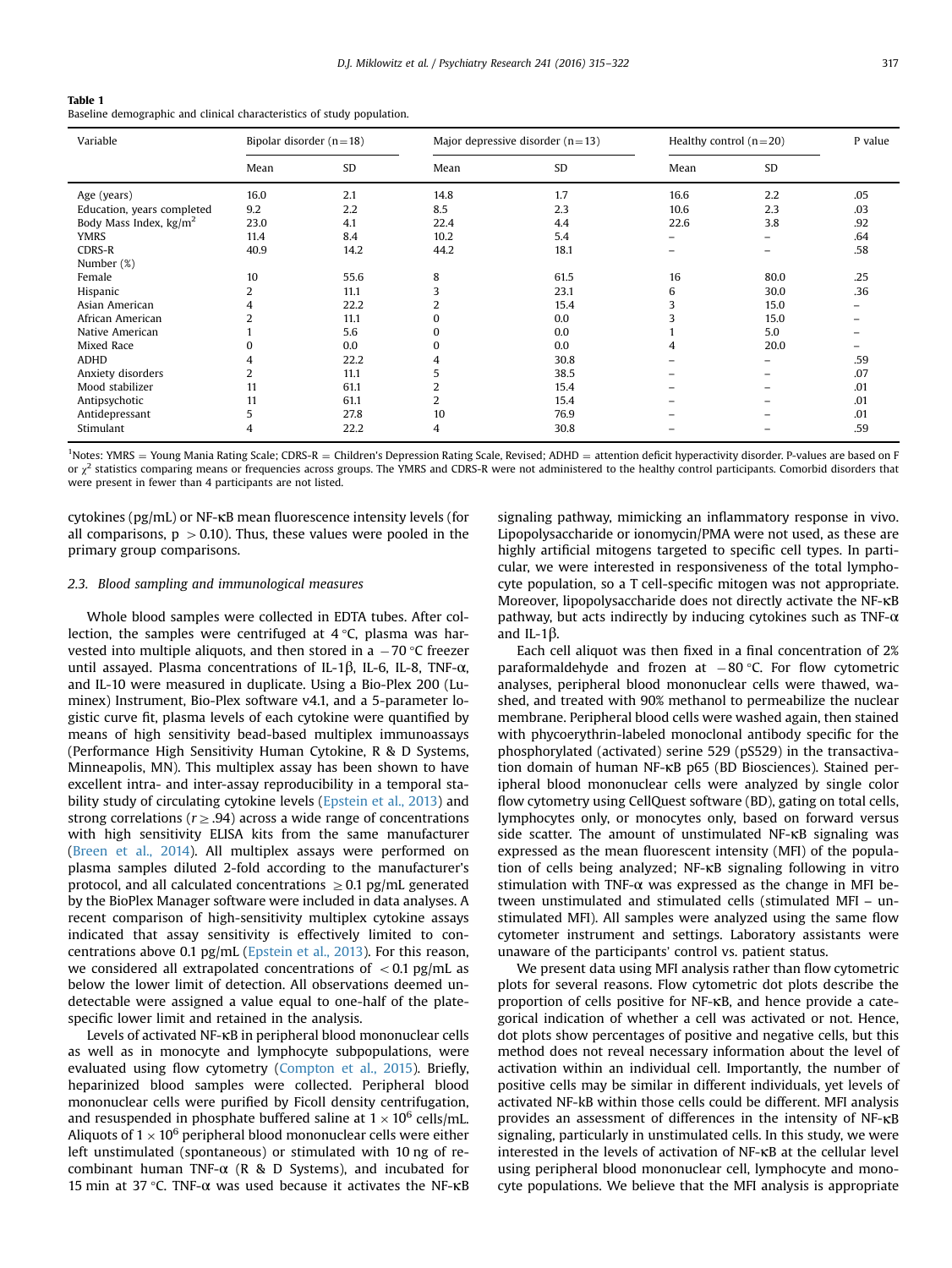Table 2 Circulating pro- and anti-inflammatory cytokines in bipolar, depressed, and healthy adolescents.

| Cytokine                               | <b>Bipolar</b><br>disorder<br>$(n=18)$ | Major depres-<br>sive disorder<br>$(n=13)$ | Healthy<br>control<br>$(n=20)$ | F-value<br>(bipolar vs.<br>control) | P-value<br>(bipolar vs.<br>control) |  |  |
|----------------------------------------|----------------------------------------|--------------------------------------------|--------------------------------|-------------------------------------|-------------------------------------|--|--|
| Plasma Cytokine Concentrations (pg/mL) |                                        |                                            |                                |                                     |                                     |  |  |
| Mean (SE)                              |                                        |                                            |                                |                                     |                                     |  |  |
| IL-1 $\beta$                           | 0.4(0.1)                               | 0.3(0.1)                                   | 0.2(0.1)                       | 4.93                                | 0.03                                |  |  |
| $IL-6$                                 | 0.8(0.2)                               | 1.3(0.3)                                   | 1.3(0.2)                       | 2.90                                | 0.10                                |  |  |
| $IL-8$                                 | 3.5(0.3)                               | 2.9(0.4)                                   | 2.7(0.3)                       | 3.09                                | 0.09                                |  |  |
| $IL-10$                                | 0.7(0.1)                               | 0.5(0.1)                                   | 0.5(0.1)                       | 3.26                                | 0.08                                |  |  |
| TNF- $\alpha$                          | 5.9(0.4)                               | 5.8(0.5)                                   | 5.1(0.4)                       | 2.43                                | 0.13                                |  |  |
|                                        |                                        |                                            |                                |                                     |                                     |  |  |

Note: All values were natural log-transformed prior to conducting group comparisons. For ease of interpretation, the non-transformed mean plasma cytokine concentrations, adjusted for BMI, are shown in the table. F- and p-values refer to the primary comparison of bipolar disorder vs. healthy control participants. The participants with major depressive disorder did not differ from the participants with bipolar disorder or the control participants in any comparison.

for use in adolescent populations who are likely to have low levels of NF-κB activation, because MFI would provide a continuous measure of intensity of signaling, especially in the unstimulated cells that are most representative of the in vivo condition. Similarly, MFI analysis can be used to evaluate within person differences (stimulated minus unstimulated) in levels of NF-κB activation with a finer grain of analysis than is afforded by dot plots that classify cells as positive or negative.

## 2.4. Statistical analysis

The BD, MDD, and healthy volunteer groups were first compared on demographic and illness history variables at study intake. Upon visual inspection, the distributions of the cytokine and NFκB intensity levels were found to be positively skewed. Thus, natural log transformations were undertaken to normalize the distributions prior to statistical analyses. Plasma concentrations of IL-1β or IL-6 that were below 0.1 pg/mL were assigned a value of 0.05 (one-half the lower limit of detection) prior to log transformation; this assignment was undertaken for IL-1 $\beta$  with 12 subjects (5 patients and 7 controls) and for IL-6 with 2 subjects (1 patient, 1 control). In one case, a subject's IL-1 $\beta$  concentration (1.9 pg/mL) was 5 SDs above the sample mean and 3.5 SDs above the next highest concentration. As recommended by Dixon (1960) and others, this value was replaced by the next highest value in the distribution (0.8 pg/mL).

The primary hypotheses – that the BD and MDD groups would show higher levels of proinflammatory cytokines (IL-1β, IL-6, IL-8, TNF- $\alpha$ ), lower levels of the anti-inflammatory cytokine IL-10 and higher MFIs for NF-κB cell populations (peripheral blood mononuclear cells, monocytes, and lymphocytes in the spontaneous and stimulated states) than the healthy controls - were tested with univariate analyses of variance (ANOVAs), with planned comparisons of (1) bipolar (n=18) vs. healthy control subjects (n=20), and (2) MDD ( $n=13$ ) vs. control subjects. BMI was included as a covariate in these ANOVA models given evidence that BMI correlates with inflammation (O'Connor et al., 2009).

The majority of subjects with BD or MDD had become ill only recently. Thus, we limited our examination of illness variables to the severity of current symptoms and current medication regimens. Within the mood disorder subsample  $(n=31)$ , we examined whether immunological variables were related to YMRS or CDRS-R ratings of the worst week in the prior month. A series of dummy variables (present/absent) summarized the youths' pharmacological treatment (mood stabilizers, antipsychotics, antidepressants, or stimulants). In one-way ANOVAs, we examined whether there were differences in inflammatory cytokines or NF-κB activity among participants who were on or off each class of medication.

All statistical comparisons used a two-tailed p-value of 0.05. Because the study addressed novel a priori hypotheses that relied on a limited number of dependent variables, we did not adjust p-values for multiple comparisons.

# 3. Results

# 3.1. Sample Composition

Of 150 candidates screened by telephone or in person, 60 refused and 52 were deemed ineligible. Of the 52 ineligible candidates, 34 were outside the 12–18 year age range, and 10 had autism spectrum disorders, psychosis, or chronic medical illnesses. Six candidates for the control group were excluded because they had siblings who were being treated for depression or BD. Two reported being afraid of needles. The remaining 38 participants met the study's inclusionary criteria:18 had BD, 13 had MDD, and 7 had no psychiatric history. As explained earlier, data were included from 13 additional controls from prior studies who had been recruited and tested using methods very similar to the 7 youths without psychiatric history. There were no differences among the BD, MDD or healthy control  $(n=20)$  groups in gender, race/ethnicity, or BMI (Table 1). The MDD participants were, however, an average of 2.0 years younger than the controls (F[2,  $(48)$ ] = 3.21, p < 0.05).

# 3.2. Cytokines and NF-κB activity across diagnostic groups

The means and standard errors for the cytokine variables are presented in Table 2. For ease of interpretation, we report nontransformed values adjusted for covariates. With BMI covaried, plasma levels of IL-1β were found to be significantly higher in youth with BD than in controls (F[1,33] = 4.93,  $p$  = 0.03; unadjusted mean difference 0.17, 95% CI: 0.03 – .32; Fig. 1). Exclusion of the 12 subjects with IL-1 $\beta$  plasma concentrations below 0.1 pg/mL did not change the size of this difference  $(F[1,24] = 4.54, p = 0.044;$ mean diff. 0.18,  $95\%$  CI, 01 – .35) nor did excluding the participant with the extreme IL-1 $\beta$  level (p=0.049). The BD group did not differ from the healthy controls on IL-6, IL-8, TNF-α, or IL-10. Youth with MDD did not differ from bipolar participants or healthy controls on any of the cytokines.

Spontaneous (unstimulated) levels of activated NF-κB in total peripheral blood mononuclear cells were higher in bipolar youth than healthy controls (F[1,33] = 4.94,  $p=0.03$ ; mean diff. 7.07, 95% CI: 0.67–13.48; Fig. 2). Further examination revealed that youth with BD had higher levels of spontaneous NF-κB in monocytes (F  $[1,33] = 7.24$ ,  $p=0.01$ ; mean diff. 12.04, 95% CI, 3.11–20.97) and



**Fig. 1.** Interleukin  $-1\beta$  (IL-1 $\beta$ ) Levels in Adolescents with Bipolar Disorder, Major Depressive Disorder (MDD), or No Psychiatric History (Controls). Note. Mean IL-1β levels $\pm$  standard errors, adjusted for Body Mass Index, are pictured. Plasma levels of IL-1 $\beta$  were significantly higher in youth with BD than in controls ( $p=0.03$ ).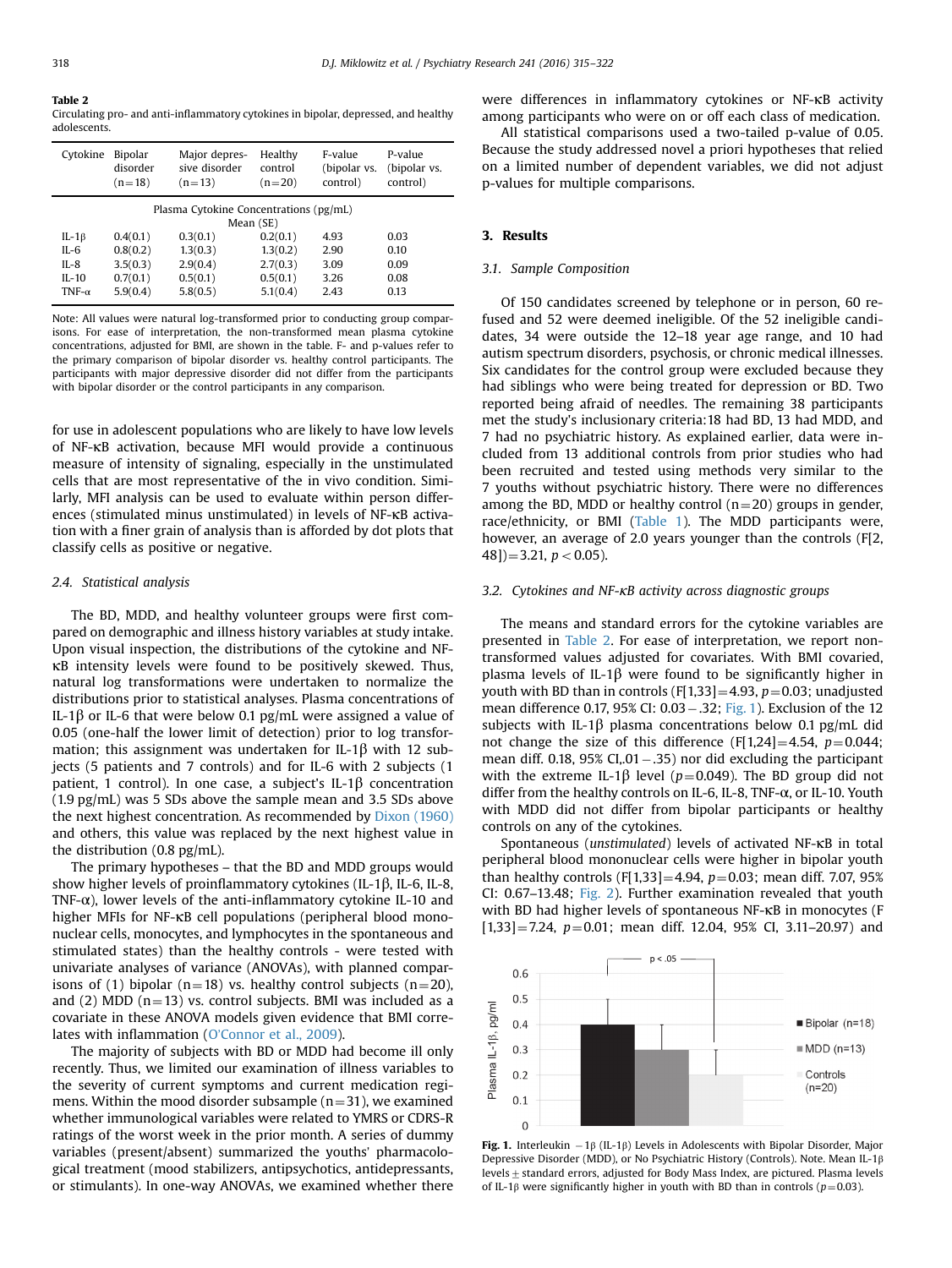

Fig. 2. Spontaneous (Unstimulated) Nuclear Factor-Kappa B (NF-κB) Levels in Adolescents with Bipolar Disorder, Major Depressive Disorder (MDD), or No Psychiatric History (Controls). Notes. Values are mean ( $\pm$  standard error) fluorescence intensity scores expressing amount of NF-κB signaling in monocyte, lymphocyte and total peripheral blood mononuclear cell (PBMC) populations. Spontaneous levels of NF-κB in monocytes, lymphocytes, and total peripheral blood mononuclear cells were higher in bipolar youth compared to healthy controls but did not differ from levels observed in adolescents with MDD.

lymphocytes (F[1,33]=4.98,  $p=0.03$ ; mean diff. = 5.48, 95% CI, 0.14–10.83) than controls (see online supplement, Table S1). In the sample as a whole, levels of NF-κB activation in monocytes were higher than levels of NF- $\kappa$ B activation in lymphocytes (t[50] = 19.41, p < 0.0001). Levels of IL-1 $\beta$  and unstimulated levels of activated NF- $\kappa$ B were uncorrelated (all  $p > 0.10$ ).

Higher levels of stimulated NF-κB in peripheral blood mononuclear cells were observed in youth with BD compared to control subjects (F([1,33])=4.30,  $p=0.046$ ; mean diff. 13.70, 95% CI, -1.18 to 28.58). Participants with BD (F([1,33])=4.50,  $p=0.042$ ; mean diff. 16.67, 95% CI,-7.02 to 40.36) and participants with MDD (F  $[1,27] = 6.31$ ,  $p = 0.018$ ; mean diff. 28.02, 95% CI,0.61–55.44) had higher levels of stimulated monocytes than control subjects (Fig. 3). Youth with MDD did not differ from youth with BD on NFκB monocytes in either the stimulated or unstimulated states.

Secondary analyses were undertaken to compare participants who had diagnoses of bipolar disorder I, II, or not otherwise specified. There were no differences between cytokine levels or NF-κB MFI scores between these three subgroups, although cell sizes



Fig. 3. Increases in Nuclear Factor - Kappa B (NF-κB) Activation following TNF-alpha Stimulation in Adolescents with Bipolar Disorder, Major Depressive Disorder (MDD), or No Psychiatric History (Controls). Notes. MDD=Major Depressive Disorder; PBMC=Peripheral Blood Mononuclear Cells. Values are mean ( $\pm$  standard error) changes in fluorescence intensity scores (stimulated MFI - unstimulated MFI) in monocyte, lymphocyte and total peripheral blood mononuclear cell populations. The bipolar and MDD groups both had greater increases in stimulated monocyte levels than controls ( $p < 0.05$ ). The bipolar group also had greater increases in stimulated peripheral blood mononuclear cells than controls ( $p < 0.05$ ). The two mood groups did not significantly differ in increases in NF-κB activation following stimulation.

were too small to permit a fully powered comparison.

## 3.3. Effects of current mood symptoms and medications

Of the 31 participants with mood disorders, 13 (41.9%) had scores of 40 or above on the CDRS-R, indicating significant depressive symptoms; and 13 (41.9%) had scores of 12 or above on the YMRS, indicating significant hypomanic/manic symptoms. Overall, 15 of 31 patients (48.4%) were clinically remitted (CDRS- $R < 40$  and YMRS  $< 12$ ) on both measures.

Levels of cytokines and NF-κB in the spontaneous and stimulated states were examined in relation to current CDRS-R and YMRS scores. Higher levels of stimulated NF-κB activity in peripheral blood mononuclear cells were associated with higher CDRS-R scores  $(r(31)=0.42, p=0.02)$ . This relationship between levels of NF-κB activation and CDRS-R scores held for stimulated monocytes  $(r(31)=0.54, p=0.002)$  but not for stimulated lymphocytes ( $r(31)=0.29$ ,  $p=0.11$ ). The association between stimulated monocytes and CDRS-R scores was significant in the bipolar subgroup (r(18)=0.48, p=0.046) and the MDD subgroup (r(13)= 0.59,  $p=0.032$ ). There were no associations between spontaneous levels of NF-κB activation and CDRS-R or YMRS scores, or between cytokines and concurrent mood scores in the two diagnostic groups.

As expected, participants with BD were more likely than participants with MDD to be taking mood stabilizers (i.e., lithium, divalproex, or lamotrigine) or second generation antipsychotics  $(X^2(1)=6.48, p=0.01)$ , whereas participants with MDD were more likely to be taking antidepressants than participants with BD  $(X^2(1)=7.30, p=0.007;$  Table 1). The two mood groups were equally likely to be taking psychostimulants. There were no differences in levels of cytokines or NF-κB activation (either spontaneous or stimulated) between participants who were vs. were not taking mood stabilizers, antipsychotics, antidepressants, or stimulants. Inclusion of concurrent medications as covariates did not alter the associations between diagnostic group and IL-1β or NF-κB variables.

#### 4. Discussion

Early onset of bipolar disorder (i.e., under age 18) is a consistent predictor of a poor course of illness over time, including an increased frequency of suicide attempts, more severe residual symptoms, higher rates of recurrence, and treatment resistance (Post et al., 2010). The present study examined whether adolescents with BD differed from adolescents with MDD or no psychiatric history on measures of inflammation. Examining a young sample reduces the role of illness burden or extensive histories of antipsychotic usage on inflammatory variables. Despite the limited sample size, a pattern of increased activation in spontaneous levels of NF-κB in total peripheral blood mononuclear cells, as well as within the monocyte and lymphocyte subpopulations, distinguished youth with BD from a group of healthy volunteers of the same age. These results are similar to those of Barbosa et al. (2013), who observed hyperactivation of the NF-κB and mitogenactivated protein kinase pathways in euthymic adults with BD compared to healthy controls.

NF-κB is a transcription factor that regulates proinflammatory cytokine gene expression and is implicated in a variety of cancer, autoimmune, and inflammatory disease processes (DiDonato et al., 2012). NF-κB is activated by acute stress (Bierhaus et al., 2003), as well as sleep loss (Irwin et al., 2008) and may have a role in mediating cellular responses to stressful life events, the latter of which have been strongly implicated in the relapse/remission course of MDD and BD (Slavich and Irwin, 2014; Johnson et al.,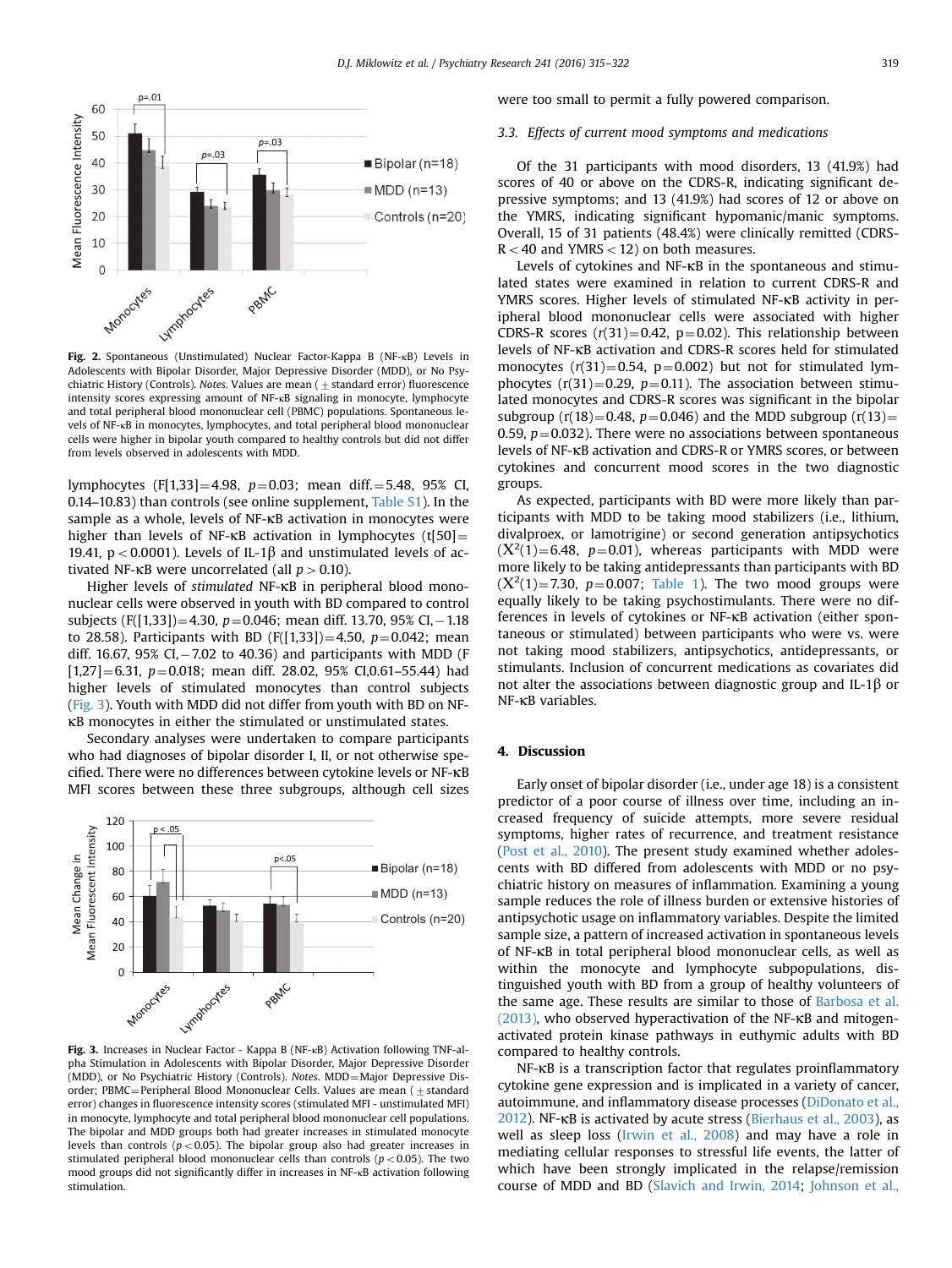2008). The consequences of increased NF-κB inflammatory signaling may include increased expression of proinflammatory cytokines and attenuated neuroendocrine responses to stress (Wieck et al., 2013). NF-κB hyperactivation in BD may also be protective against cell loss, helping to compensate for the neurotoxic effects of repeated illness episodes (Barbosa et al., 2013).

Only one proinflammatory cytokine, IL-1β, observed at low circulating concentrations, was higher in youth with BD compared to healthy controls. Neither IL-6, IL-8, or TNF- $\alpha$  distinguished youth with BD or MDD from healthy volunteers, nor were there group differences in IL-10, which is considered an anti-inflammatory cytokine. One other study (Goldstein et al., 2011, 2015a, 2015b) observed high levels of inflammatory cytokines (notably, hs-CRP) in adolescents with BD, although without reference to a comparison group.

Prior studies have found that depressive symptoms – notably sleep disturbance or deprivation - are associated with increased cytokine levels and activation of NF-κB in adults with MDD (Motivala et al., 2005) and healthy controls (Irwin et al., 2008). Thus, it is surprising that the MDD participants did not differ from the BD participants or the healthy controls on these measures. Although the youths with MDD showed numerical elevations on several inflammatory variables, only one – stimulated levels of NF-κB monocytes – distinguished participants with MDD from controls. Independently of diagnosis, we observed that levels of activated NF-kB in stimulated peripheral blood mononuclear cells (and specifically, in stimulated monocytes) were associated with the severity of depression in the two mood disorder groups. In contrast, unstimulated NF-κB values and circulating cytokine levels were fully independent of concurrent clinical state. Examining inflammatory activity in BD and MDD patients across illness phases – and with consideration of depression as a severity dimension as well as a diagnostic category - will be necessary to determine whether increased inflammatory activity distinguishes youth with mood disorders from healthy youth, independent of clinical state.

As has been true in studies of adults with BD (e.g., Do Prado et al., 2013), we found no associations between taking mood stabilizers, antipsychotics, antidepressants or psychostimulants and either levels of proinflammatory cytokines or NF-κB activation in pediatric-onset BD or MDD. Few studies have examined whether cytokine levels are abnormal in patients with BD or MDD when medications are controlled. One cross-sectional study (Henje Blom et al., 2012) found that levels of IL-6 in adolescent females with MDD were higher than among adolescent females without depression, but only among those not taking selective-serotonin reuptake inhibitors. Kim et al. (2004) found that medication-free adult patients with mania could be distinguished from healthy volunteers on elevated levels of IFN-y and IL-4 and lower levels of TGF-β1 at the time of a hospital admission; TGF-β1 levels increased significantly from admission to a reassessment after 8 weeks of mood stabilizer treatment. Among 10 treatment-naïve bipolar patients, three months of treatment with lithium were associated with normalization of inflammatory markers (Boufidou et al., 2004). Examining inflammatory cytokines or upstream inflammatory signaling mechanisms among pediatric patients with BD or MDD before and after pharmacological agents are added or discontinued may clarify the degree to which medications account for variations in inflammatory states.

Our results must be considered within the limitations of a cross-sectional study. A single assessment of peripheral blood is not adequate for determining the longer-term nature of immune system dysfunction. Relatedly, our sample was comprised of adolescents across the full spectrum of BD (I, II, and NOS) who may have had different illness trajectories before the study. Heterogeneous group composition has been the rule more than the exception in studies of pediatric bipolar disorder (Van Meter et al., 2011). Youth with subthreshold BD can present quite differently from those with bipolar I disorder, despite their increased risk of developing the full bipolar syndrome over time (Birmaher et al., 2009).

This study did not control variables that are important in determining health status in children and adolescents, such as family history of mood or immunological disorders, substance misuse, interpersonal stress, adherence with pharmacological treatments, and sleep irregularity (Mitchell and Goldstein, 2014; DelBello et al., 2007). Sleep disruption may be a mediating variable in the pathways between inflammatory dysregulation and mood instability, and treatments that help train adolescents to keep regular sleep/ wake hours or maximize sleep efficiency may help regulate immune functioning (Irwin et al., 2015). Likewise, a greater frequency of negative interpersonal interactions with family members or peers is associated with higher levels of inflammation in healthy adolescents (Fuligni et al., 2009). The roles of sleep deprivation and adverse family interactions in the cycling of bipolar and other mood disorders are becoming increasingly clear. Indeed, most psychosocial interventions for BD emphasize sleep/wake regularity and stress management skills as central to long-term mood stability (Geddes and Miklowitz, 2013).

It is unknown whether early dysregulation in the immune system contributes to the later onset of chronic and life-threatening physical illnesses that often co-occur with BD, such as cardiovascular disease (Goldstein et al., 2015a, 2015b). Nonetheless, treatment options that would not ordinarily be considered in BD and that may target abnormalities in immunological functioning, such as nonsteroidal anti-inflammatory agents, cytokine antagonists, or insomnia treatments, should be examined as elements of maintenance care (Mitchell and Goldstein, 2014; Harvey, 2011). Examining inflammatory markers, including NF-κB, as mediators of the clinical effects of pharmacological or psychosocial interventions has the potential to refine identification of those at greatest risk and the targeted specificity of treatments, consistent with the broad research agenda of precision medicine (Pine and Leibenluft, 2015).

#### Conflict of interest

Dr. Miklowitz has received research funding from the National Institute of Mental Health, the UCLA Cousins Center for Psychoneuroimmunology, the Deutsch, Kayne, and Knapp Family Foundations, Danny Alberts Foundation, Attias Family Foundation, and the American Foundation for Suicide Prevention; and book royalties from Guilford Press and John Wiley and Sons. Dr. Irwin is supported by the NIMH, the UCLA Cousins Center for Psychoneuroimmunology; and the UCLA Claude D. Pepper Older Americans Independence Center. Dr. Breen is supported by the UCLA Cousins Center for Psychoneuroimmunology and the UCLA Claude D. Pepper Older Americans Independence Center. Dr. Eisenberger is supported by the NIMH, the National Institute on Drug Abuse, and the National Alliance for Research on Schizophrenia and Depression. The other authors report no financial relationships with commercial interests.

# Funding

This research was supported by National Institute of Mental Health grants R01MH093676 and R33MH097007 (DJM) and grants from the UCLA Clinical and Translational Sciences Institute, the Carl and Roberta Deutsch Foundation, the Kayne Family Foundation (DJM), and the UCLA Cousins Center for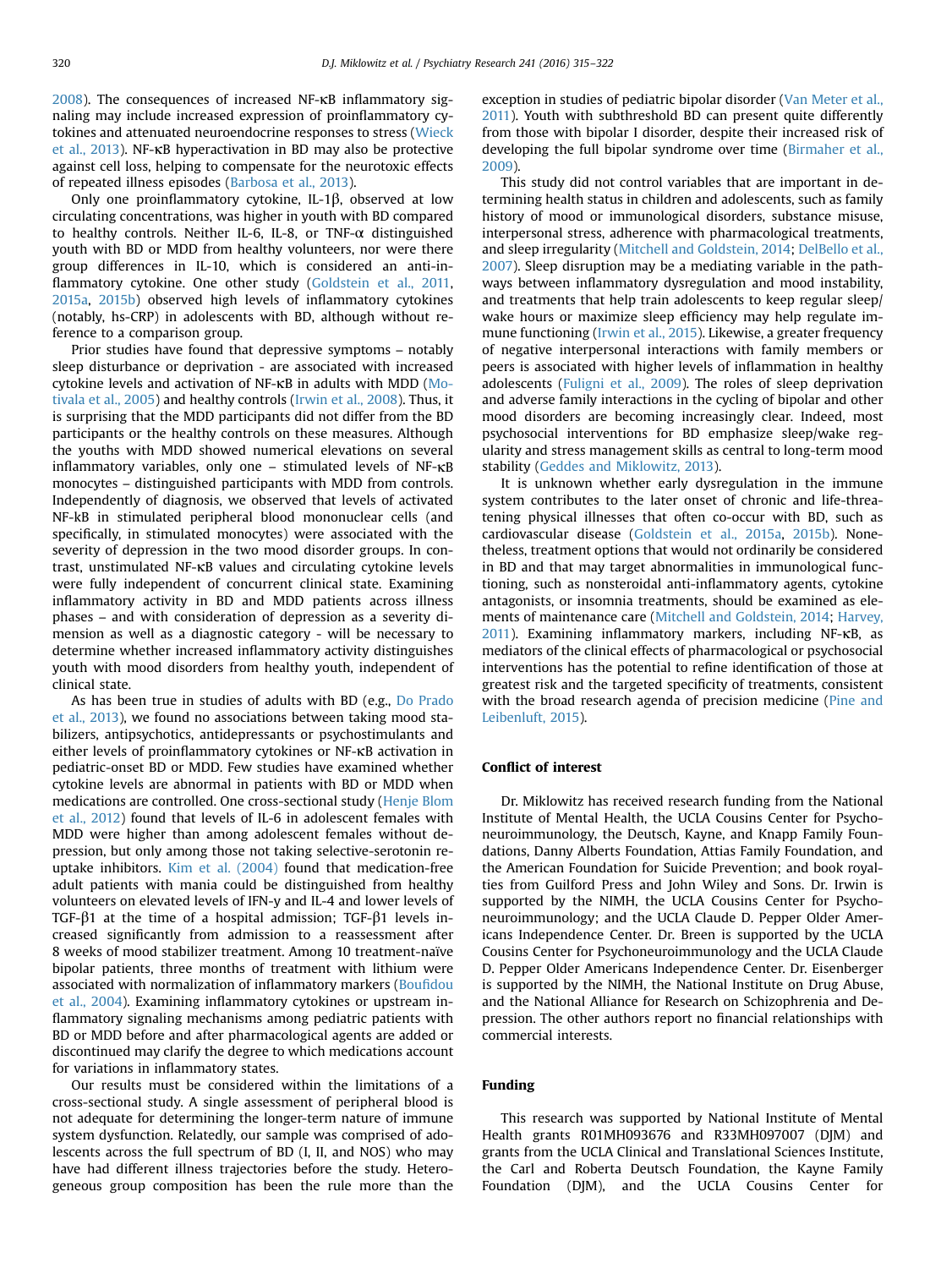Psychoneuroimmunology (MRI). The funders had no role in the design or conduct of the study, in data collection, analysis or interpretation, or in writing the report.

#### Acknowledgments

The authors thank Marissa Caudill, Marc Weintraub, and Brittany Matkevich of the UCLA Semel Institute for their assistance with data collection, and Lisa Goehler of the University of Virginia for comments on an initial draft of this manuscript.

#### Appendix A. Supplementary material

Supplementary data associated with this article can be found in the online version at http://dx.doi.org/10.1016/j.psychres.2016.04. 120.

## References

- American Psychiatric Association, 2000. Diagnostic and Statistical Manual of Mental Disorders, 4th ed. American Psychiatric Press, Washington DC (Text Revision) (DSM-IV-TR).
- Amoruso, A., Bardelli, C., Cattaneo, C.I., Fresu, L.G., Manzetti, E., Brunelleschi, S., 2015. Neurokinin (NK)-1 receptor expression in monocytes from bipolar disorder patients: a pilot study. J. Affect. Disord. 178, 188–192.
- Axelson, D., Birmaher, B., Brent, D., Wassick, S., Hoover, C., Bridge, J., Ryan, N., 2003. A preliminary study of the kiddie schedule for affective disorders and schizophrenia for school-age children mania rating scale for children and adolescents. J. Child Adolesc. Psychopharmacol. 13, 463–470.
- Barbosa, I.G., Nogueira, C.R., Rocha, N.P., Queiroz, A.L., Vago, J.P., Tavares, L.P., Assis, F., Fagundes, C.T., Huguet, R.B., Bauer, M.E., Texiera, A.L., de Sousa, L.P., 2013. Altered intracellular signaling cascades in peripheral blood mononuclear cells from BD patients. J. Psychiatr. Res. 47, 1949–1954.
- Bierhaus, A., Wolf, J., Andrassy, M., Rohleder, N., Humpert, P.M., Petrov, D., Ferstl, R., von Eynatten, M., Wendt, T., Rudofsky, G., Joswig, M., Morcos, M., Schwaninger, M., McEwen, B., Kirschbaum, C., Nawroth, P.P., 2003. A mechanism converting psychosocial stress into mononuclear cell activation. Proc. Natl. Acad. Sci. USA 100, 1920–1925.
- Birmaher, B., Axelson, D., Goldstein, B., Strober, M., Gill, M.K., Hunt, J., Houck, P., Ha, W., Iyengar, S., Kim, E., Yen, S., Hower, H., Esposito-Smythers, C., Goldstein, T., Ryan, N., Keller, M., 2009. Four-year longitudinal course of children and adolescents with bipolar spectrum disorders: the course and outcome of bipolar youth (COBY) study. Am. J. Psychiatry 166, 795–804.
- Boufidou, F., Nikkolaou, C., Alevizios, B., Liappas, I.A., Christodoulou, G.N., 2004. Cytokine production in bipolar affective disorder patients under lithium treatment. J. Affect. Disord. 82, 309–313.
- Brambilla, F., Monteleone, P., Maj, M., 2004. Interleukin-1 beta and tumor necrosis factor-alpha in children with major depressive disorder or dysthymia. J. Affect. Disord. 78, 273–277.
- Breen, E., Perez, C., Olmstead, R., Eisenberger, N., Irwin, M., 2014. Comparison of multiplex immunoassays and ELISAs for the determination of circulating levels of inflammatory cytokines (Abstract). Brain Behavior and Immunity 40 (supplement), p. e39.
- Brietzke, E., Stertz, L., Fernandes, B.S., Kauer-Sant'anna, M., Mascarenhas, M., Es-costeguy, V.A., Chies, J.A., Kapczinski, F., 2009. Comparison of cytokine levels in depressed, manic and euthymic patients with bipolar disorder. J. Affect. Disord. 116, 214–217.
- Chambers, W.J., Puig-Antich, J., Hirsch, M., Paez, P., Ambrosini, P.J., Tabrizi, M.A., Davies, M., 1985. The assessment of affective disorders in children and adolescents by semi-structured interview: test-retest reliability. Arch. Gen. Psychiatry 42, 696–702.
- Compton, P., Griffis, C., Breen, E.C., Torrington, M., Sadakane, R., Tefera, E., Irwin, M. R., 2015. Opioid treatment of experimental pain activates nuclear factor-κB. J. Opioid Manag. 11, 115–125.
- DelBello, M.P., Hanseman, D., Adler, C.M., Fleck, D.E., Strakowski, S.M., 2007. Twelve month outcome of adolescents with bipolar disorder following first-hospitalization for a manic or mixed episode. Am. J. Psychiatry 164, 582–590.
- DiDonato, J.A., Mercurio, F., Karin, M., 2012. NF-κB and the link between inflammation and cancer. Immunol. Rev. 246, 379–400.
- Dixon, W.J., 1960. Simplified estimation from censored normal samples. Ann. Math. Stat. 31, 385–391.
- Do Prado, C.H., Rizzo, L.B., Wieck, A., Lopes, R.P., Teixera, A.L., Grassi-Oliveira, R., Bauer, M.E., 2013. Reduced regulatory T cells are associated with higher levels of Th1/TH17 cytokines and activated MAPK in type 1 bipolar disorder. Psychoneuroendocrinology 38, 667–676.
- Epstein, M.M., Breen, E.C., Magpantay, L., Detels, R., Lepone, L., Penugonda, S.,

Bream, J.H., Jacobson, L.P., Martínez-Maza, O., Birmann, B.M., 2013. Temporal stability of serum concentrations of cytokines and soluble receptors measured across two years in low-risk HIV-seronegative men. Cancer Epidemiol. Biomark. Prev. 22, 2009–2015.

- First, M.B., Gibbon, M., Spitzer, R.L., Williams, J.B.W., 1995. User's Guide for the Structured Clinical Interview for DSM-IV Axis I disorders (SCID-I, Version 2.0, Final Version). New York State Psychiatric Institute, New York, NY.
- Fuligni, A.J., Telzer, E.H., Bower, J., Cole, S.W., Kiang, L., Irwin, M.R., 2009. A preliminary study of daily interpersonal stress and C-reactive protein levels among adolescents from Latin American and European backgrounds. Psychosom. Med. 71, 329–333.
- Gabbay, V., Klein, R.G., Alonso, C.M., Babb, J.S., Nishawala, M., De Jesus, G., Hirsch, G. S., Hottinger-Blanc, P.M., Gonzalez, C.J., 2009. Immune system dysregulation in adolescent major depressive disorder. J. Affect. Disord. 115, 177–182.
- Geddes, J.R., Miklowitz, D.J., 2013. Treatment of bipolar disorder. Lancet 381, 1672–1682.
- Goldstein, B.I., Carnethon, M.R., Matthews, K.A., McIntyre, R.S., Miller, G.E., Raghuveer, G., Stoney, C.M., Wasiak, H., McCrindle, B.W., 2015a. Major depressive disorder and bipolar disorder predispose youth to accelerated atherosclerosis and early cardiovascular disease: a scientific statement from the American Heart Association. Circulation 132, 965–986.
- Goldstein, B.I., Collinger, K., Lotrich, F., Marsland, A., Gill, M.K., Axelson, D.A., Birmaher, B., 2011. Preliminary findings regarding proinflammatory markers and brain-derived neurotrophic factor among adolescents with bipolar spectrum disorders. J. Child Adolesc. Psychopharmacol. 21, 479–484.
- Goldstein, B.I., Lotrich, F., Axelson, D., Gill, M.K., Hower, H., Goldstein, T.R., Fan, J., Yen, S., Diler, R., Dickstein, D., Strober, M., Iyengar, S., Ryan, N.D., Keller, M.B., Birmaher, B., 2015b. Inflammatory markers among adolescents and young
- adults with bipolar spectrum disorders. J. Clin. Psychiatry 76 (11), 1556–1563. Guloksuz, S., Cetin, E.A., Cetin, T., Deniz, G., E.T, O., Nutt, D.J., 2010. Cytokine levels in euthymic bipolar patients. J. Affect. Disord. 126, 458–462.
- Harvey, A.G., 2011. Sleep and circadian functioning: critical mechanisms in the mood disorders? Annu. Rev. Clin. Psychol. 7, 297–319.
- Henje Blom, E., Lekander, M., Ingvar, M., Åsberg, M., Mobarrez, F., Serlachius, E., 2012. Pro-inflammatory cytokines are elevated in adolescent females with emotional disorders not treated with SSRIs. J. Affect. Disord. 136, 716–723.
- Irwin, M.R., Olmstead, R., Carroll, J.E., 2015. Sleep disturbance, sleep duration, and inflammation: a systematic review and meta-analysis of cohort studies and experimental sleep deprivation. Biol. Psychiatry . http://dx.doi.org/10.1016/j. biopsych.2015.05.014 (June 1, Epub ahead of print).
- Irwin, M.R., Wang, M., Ribeiro, D., Cho, H.J., Olmstead, R., Breen, E.C., Martinez-Maza, O., Cole, S., 2008. Sleep loss activates cellular inflammatory signaling. Biol. Psychiatry 64, 538–540.
- Johnson, S.L., Cuellar, A., Ruggero, C., Perlman, C., Goodnick, P., White, R., Miller, I., 2008. Life events as predictors of mania and depression in bipolar I disorder. J. Abnorm. Psychol. 117, 268–277.
- Kaufman, J., Birmaher, B., Brent, D., Rao, U., Flynn, C., Moreci, P., Williamson, D., Ryan, N., 1997. Schedule for Affective Disorders and Schizophrenia for schoolage children - Present and Lifetime version (K-SADS-PL): initial reliability and validity data. J. Am. Acad. Child Adolesc. Psychiatry 36, 980–988.
- Keri, S., Szabo, C., Kelemen, O., 2014. Blood biomarkers of depression track clinical changes during cognitive-behavioral therapy. J. Affect. Disord. 164, 118–122.
- Kim, Y.K., Myint, A.M., Lee, B.H., Han, C.S., Lee, S.W., Leonard, B.E., Steinbusch, H.W., 2004. T-helper types 1, 2, and 3 cytokine interactions in symptomatic manic patients. Psychiatry Res. 129, 267–272.
- Kupfer, D.J., 2005. The increasing medical burden in bipolar disorder. J. Am. Med. Assoc. 293, 2528–2530.
- Miller, A.H., Maletic, V., Raison, C.L., 2009. Inflammation and its discontents: the role of cytokines in the pathophysiology of major depression. Biol. Psychiatry 65, 732–741.
- Mitchell, R.H.B., Goldstein, B.I., 2014. Inflammation in children and adolescents with neuropsychiatric disorders: a systematic review. J. Am. Acad. Child Adolesc. Psychiatry 53, 274–296.
- Modabbernia, A., Taslimi, S., Brietzke, E., Ashrafi, M., 2013. Cytokine alterations in bipolar disorder: a meta-analysis of 30 studies. Biol. Psychiatry 74, 15–25.
- Moieni, M., Jevtic, I., Irwin, M.R., Breen, E., Eisenberger, N.I., 2015. Sex differences in depressive and socioemotional responses to an inflammatory challenge: Implications for sex differences in depression. Neuropsychopharmacology 40, 1709–1716.
- Motivala, S.J., Sarfatti, A., Olmos, L., Irwin, M.R., 2005. Inflammatory markers and sleep disturbance in major depression. Psychosom. Med. 67, 187–194.
- Muscatell, K.A., Dedovic, K., Slavich, G.M., Jarcho, M.R., Breen, E.C., Bower, J.E., Irwin, M.R., Eisenberger, N.I., 2015. Greater amygdala activity and dorsomedial prefrontal-amygdala coupling are associated with enhanced inflammatory responses to stress. Brain Behav. Immun. 43, 46–53.
- O'Brien, S.M., Scully, P., Scott, L.V., Dinan, T.G., 2006. Cytokine profiles in bipolar affective disorder: focus on acutely ill patients. J. Affect. Disord. 90, 263–267.
- O'Connor, M.F., Bower, J.E., Cho, H.J., Creswell, J.D., Dimitrov, S., Hamby, M.E., Hoyt, M.A., Martin, J.L., Robles, T.F., Sloan, E.K., Thomas, K.S., Irwin, M.R., 2009. To assess, to control, to exclude: effects of biobehavioral factors on circulating inflammatory markers. Brain Behav. Immun. 23, 887–897.
- Pace, T.W., Mletzko, T.C., Alagbe, O., Musselman, D.L., Nemeroff, C.B., Miller, A.H.H., C.M., 2006. Increased stress-induced inflammatory responses in male patients with major depression and increased early life stress. Am. J. Psychiatry 163 (9), 1630–1633.
- Padmos, R.C., Hillegers, M.H.J., Knijff, E.M., Vonk, R., Bouvy, A., Staal, F.J., de Ridder,